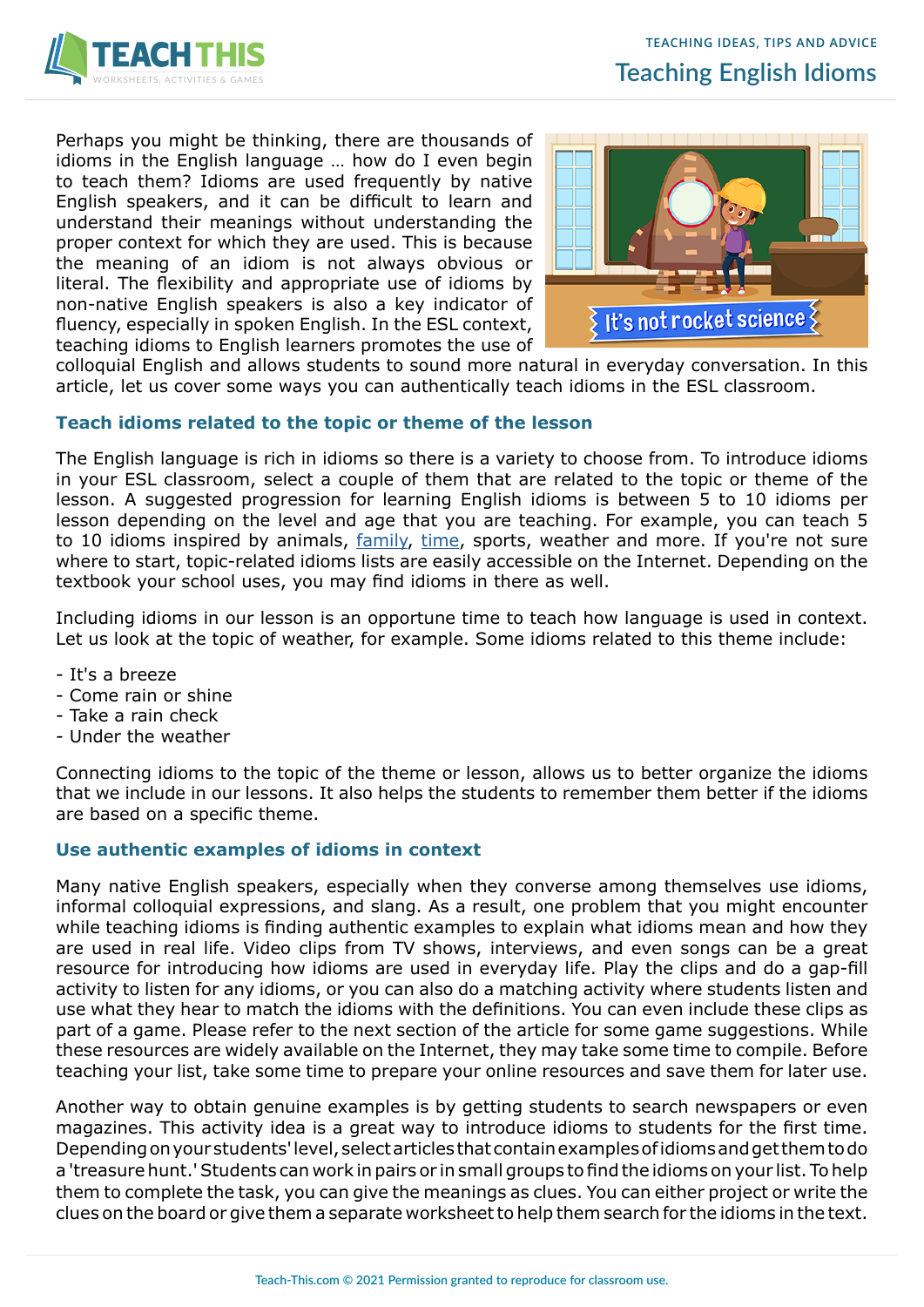

If you have access to resources like electronic devices or a computer lab, you can also put your students to work by getting them to search for the meaning and examples of their use. Write the list of idioms on the board and challenge students to find meanings for the idioms you are teaching that day. Another option would be to give 2-3 idioms to a pair of students and get them to teach the meanings of each idiom to the class after doing a bit of research. Several studies have shown that the more time and effort given in actively learning something correlates with how much students retain.

## **Practicing idioms in speaking and writing activities**

You can implement music into your lesson plans to help students develop listening strategies. Use music to train students to listen for particular items like vocabulary or grammar structures or help students to improve their overall listening comprehension. Integrating listening activities with other skills such as writing, speaking, and reading can help to reinforce what students learn from listening activities. This is why music is a helpful tool for your ESL classroom, you can use music to execute activities that keep your students motivated, actively participating, and engaging in the classroom.

After introducing the list of idioms to your students, you can facilitate speaking and writing activities that can help them to understand the usage and appropriate context for when to use the idioms learned in class.

Many teachers love to include dialogues or skits in their lesson plans. If you have an outgoing or lively class, this activity can keep your students engaged. To set an example, prepare a short 1 to 2-minute dialogue as a gap-fill activity. After doing the gap-fill as a class, you can model the dialogue with a volunteer, or get two students to act it out. Give students some time to create their own 1 to 2-minute dialogues in pairs and give them the option of using any idioms from the list. Dialogues are a great way of getting students to practice using the vocabulary in context. Even if your class is not particularly outgoing, you can also use this activity to encourage your students to get out of their shells or try something outside of their comfort zone.

As a follow-up to the previous activity, you can facilitate group discussions by using the idioms in conversation questions. Prepare a few questions which contain the idioms and put the students in pairs or small groups so that they can practice using them in a discussion. These questions can also be used to conduct surveys, wherein students are encouraged to get out of their seats and speak with different people in the class. This works especially well for older learners. It would be best to model this activity before getting students to do it on their own. A little bit of preparation can give students confidence, so make sure to give your students ample time to think about their answers before getting them to express their ideas to their peers. Let us use the weather-related idiom list above as an example:

- What is something that you consider to be a breeze?
- What is something that you would do come rain or shine?
- Was there ever a time that you had to take a rain check? Why?
- Have you ever felt under the weather? Share your experience.

Alternatively, you could use the questions as journal prompts to help your students practice their writing skills. This is a great opportunity to get students writing in detail. After writing their journal entries, you could even get them to share or present their work to the class. By teaching idioms, you are helping them to build a wider range of vocabulary and develop more creative ways to express themselves.